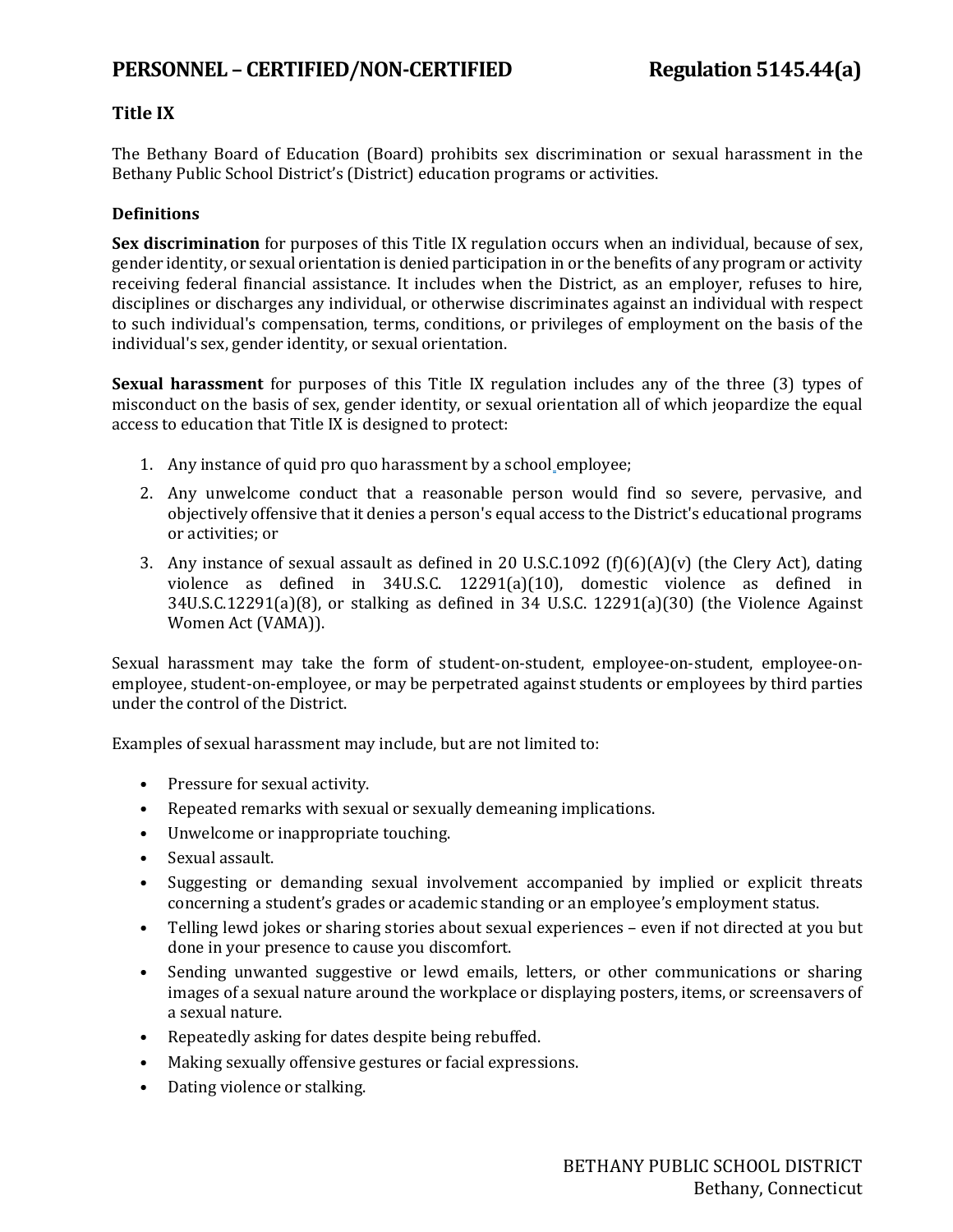# **PERSONNEL – CERTIFIED/NON-CERTIFIED Regulation 5145.44(b)**

**Program or activity** includes those locations, events, or circumstances over which the District exercises substantial control over both the alleged harasser (respondent) and the context in which the sexual harassment occurred. In addition to occurring on school grounds, sex discrimination or sexual harassment may potentially occur off-campus, in places or situations where athletic or extracurricular activities occur, on field trips, on the school bus, at school-related conferences, or through use of school technology.

**Actual knowledge** means notice of sexual harassment or an allegation of sexual harassment brought to the attention of the District's Title IX Coordinator or any employee of the District.

**Deliberately indifferent** means a response to a Title IX sexual harassment report that is not clearly unreasonable in light of the known circumstances.

**Complainant** is the individual who is alleged to be the victim of conduct that could constitute sexual harassment.

**Respondent** is the individual who has been reported to be the perpetrator of conduct that could constitute sexual harassment.

**Formal complaint** is the document filed by a complainant or signed by the Title IX Coordinator alleging sexual harassment (as defined under Title IX) against a respondent and requesting that the District investigate the allegation of sexual harassment.

**Document filed by a complainant** is a document or electronic submission that contains the complainant's physical or digital signature or otherwise indicates that the complainant is the person filing the formal complaint.

**Supportive measures** are individualized services reasonably available that are non-punitive, nondisciplinary, and not unreasonably burdensome to the other party while designed to ensure equal educational access, protect safety, or deter sexual harassment. These measures are without charge to a complainant or a respondent and may be offered before or after the filing of a formal complaint or when no complaint has been filed.

## **Title IX Coordinator**

The Superintendent designates and authorizes the BOE Executive Assistant/Human Resources Coordinator, to be the District's Title IX Coordinator. This individual shall be given the title of and be referred to as the Title IX Coordinator and is responsible for ensuring compliance across the District with Title IX, corresponding state law, and applicable Board policy concerning sex discrimination or sexual harassment.

Applications for admission and employment, students, parents, or legal guardians of students, employees, and all unions shall be notified of the name or title, office address, electronic email address, and telephone number of the Title IX Coordinator.

The Title IX Coordinator's contact information shall be posted on the District's website and included in student and employee handbooks and published in other locations as deemed appropriate.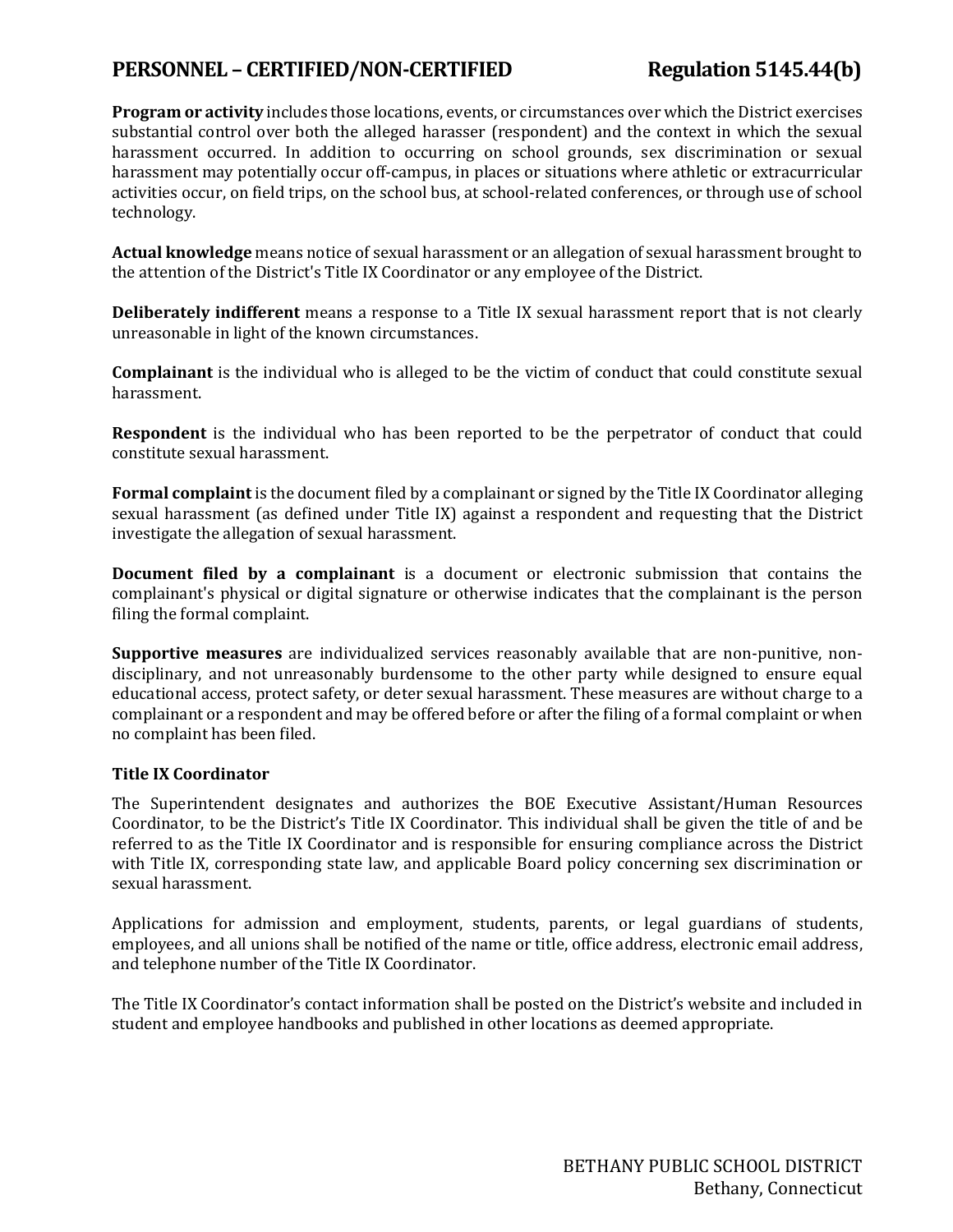## **Reporting Procedures**

#### Informal Reports

Any person, including, but not limited to, students, their parents or guardians, employees, bystanders, or third parties (whether or not the person is the alleged victim), may report sex discrimination or sexual harassment including sexual assault occurring in the District's education program or activities. Reporting may occur in person, by mail, by telephone, or by electronic mail, using the contact information provided for the Title IX Coordinator, or by any other means that results in the Title IX Coordinator receiving the person's verbal or written report. Reports may be made at any time including during non-business hours. Reports may be made anonymously. When a reporter fails to identify him/herself as the reporter, the District's response may be limited.

#### Formal Complaints

A formal complaint is defined as a document filed by a complainant or signed by the Title IX Coordinator alleging sexual harassment and requesting that an investigation commence. In an instance where the Title IX Coordinator signs the complaint, the Title IX Coordinator is not a party to the complaint nor is such action taken on behalf of the complainant. While third parties may make informal reports of sexual harassment occurring in the District's education program or activities, a formal complaint may only be made by a complainant or be signed by the Title IX Coordinator, triggering an investigation.

While there is no time limit for making an informal report or filing a formal complaint of sexual harassment, reporters/complainants are encouraged to promptly report incidents of sexual harassment to avoid the potential loss of evidence, a lapse in the memories of parties or witnesses, or the unavailability of personnel key to an investigation. The District understands that a victim may decide not to report sexual harassment, to file a formal complaint, and/or may decide to wait to come forward with a report/formal complaint for a variety of reasons. The District respects complainants' decisions. However, the Title IX Coordinator has discretion to sign a formal complaint that initiates the grievance process where necessary to avoid deliberate indifference to sexual harassment without a formal complaint from the complainant.

Forms for making both informal reports and formal complaints are available on the District's website and from the Title IX Coordinator.

Supportive measures will be offered to a complainant with or without a formal complaint.

#### **Response Including Supportive Measures**

Any school employee with actual knowledge of sex discrimination or sexual harassment shall promptly inform the District's Title IX Coordinator. The failure to do so may be grounds for disciplinary action.

Upon actual knowledge of sex discrimination or sexual harassment, the Title IX Coordinator will promptly contact the complainant to advise and discuss with the complainant:

- 1. the availability of supportive measures with or without the filing of a formal complaint and consider the complainant's wishes with respect to supportive measures,
- 2. the right to file a formal complaint,
- 3. how to file a formal complaint, and
- 4. provide a copy of the Board's policy and these regulations containing its grievance procedure.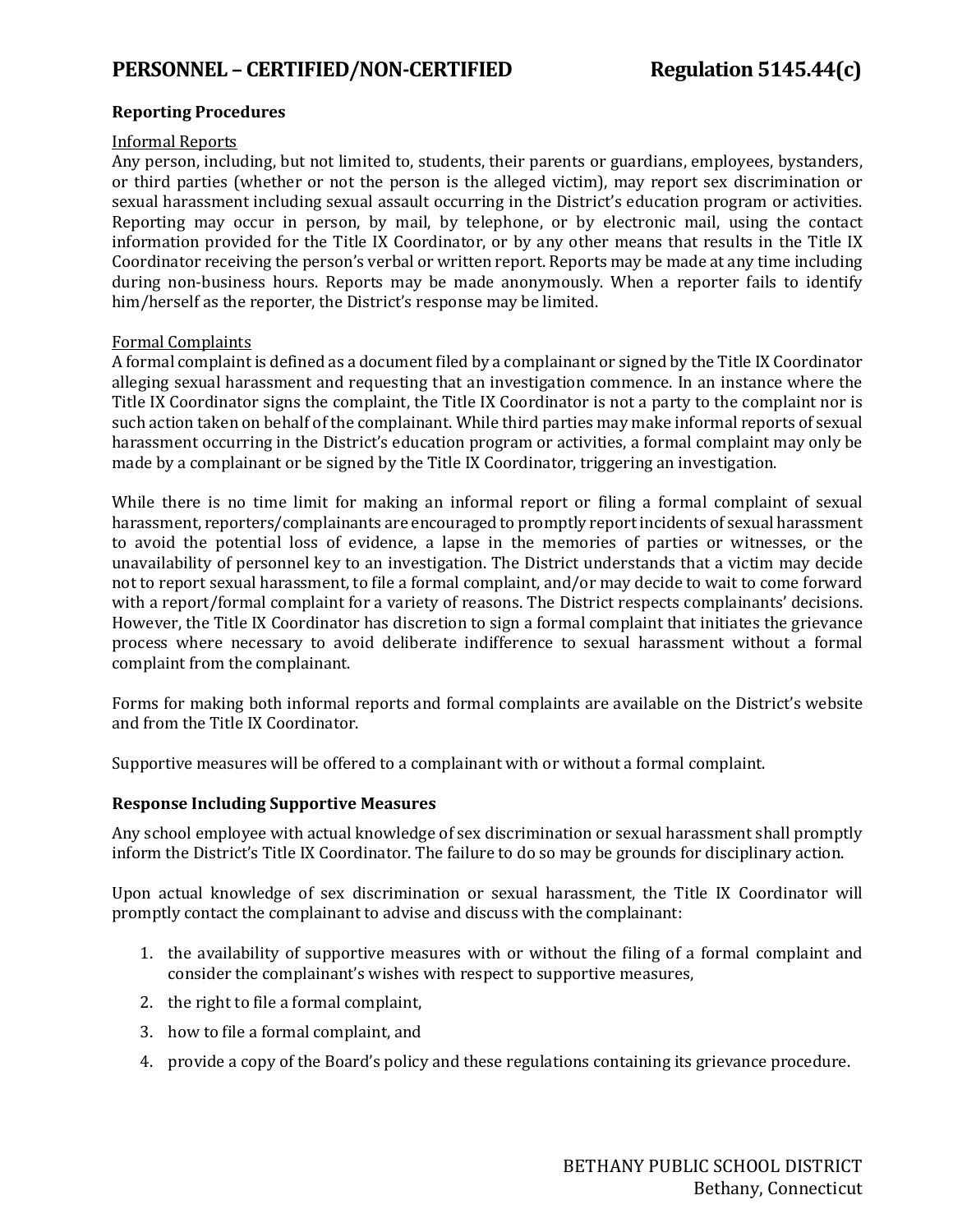# **PERSONNEL – CERTIFIED/NON-CERTIFIED Regulation 5145.44(d)**

With or without filing a formal complaint, a complainant, as well as a respondent, shall be offered free of charge, non-disciplinary, non-punitive individualized supportive measures which may include but not be limited to counseling, course adjustments, modification of work, modification of class schedules, escort services, increased security/monitoring of certain areas, mutual restrictions on contact between the parties. Supportive measures are designed to restore or preserve equal access to the education program or activity, protect the safety of all parties and the educational environment, and deter sexual harassment, without unreasonably burdening the other party.

Supportive measures may be modified at any time as appropriate based upon changed or evolving circumstances and may be offered before or after the filing of a formal complaint or where no complaint has been filed at all. Supportive measures may also be part of any ultimate remedy.

No disciplinary action or other punitive measures for sexual harassment shall be taken against a respondent without first following the grievance procedure set out herein and a determination of responsibility has been made. If the respondent has engaged in conduct other than sexual harassment in violation of a code of conduct or similar restriction, the respondent may be disciplined for such action(s) notwithstanding an ongoing investigation.

### **Emergency Removal/Administrative Leave**

With or without the filing of a formal complaint, emergency removal of a respondent from the education program or activity is permissible provided that the District conducts an individualized safety and risk analysis and determines that emergency removal is necessary in order to protect a student or other individual from an immediate threat to physical health or safety, and provides notice and an opportunity to challenge the decision. This does not modify any rights under the Individuals with Disabilities Act, Section 504 of the Rehabilitation Act of 1973, or the Americans with Disabilities Act.

An employee respondent may be placed on administrative leave during the pendency of a grievance process.

## **Dismissal of Complaints**

#### Mandatory Dismissal

A complaint of sexual harassment must be dismissed if:

- 1. it fails to allege conduct that constitutes sexual harassment, even if proved,
- 2. the alleged conduct did not occur in a District program or activity, or
- 3. the alleged conduct did not occur against a person in the United States.

#### Permissive Dismissal

A complaint of sexual harassment may be dismissed if:

- 1. the complainant notifies the Title IX Coordinator that he/she wishes to withdraw the complaint or an allegation,
- 2. the respondent's enrollment or employment ends, or
- 3. specific circumstances exist that prevent the District from gathering enough evidence to reach a determination; i.e., significant passage of time between the formal complaint and the alleged conduct, failure of a complainant to cooperate with the grievance process.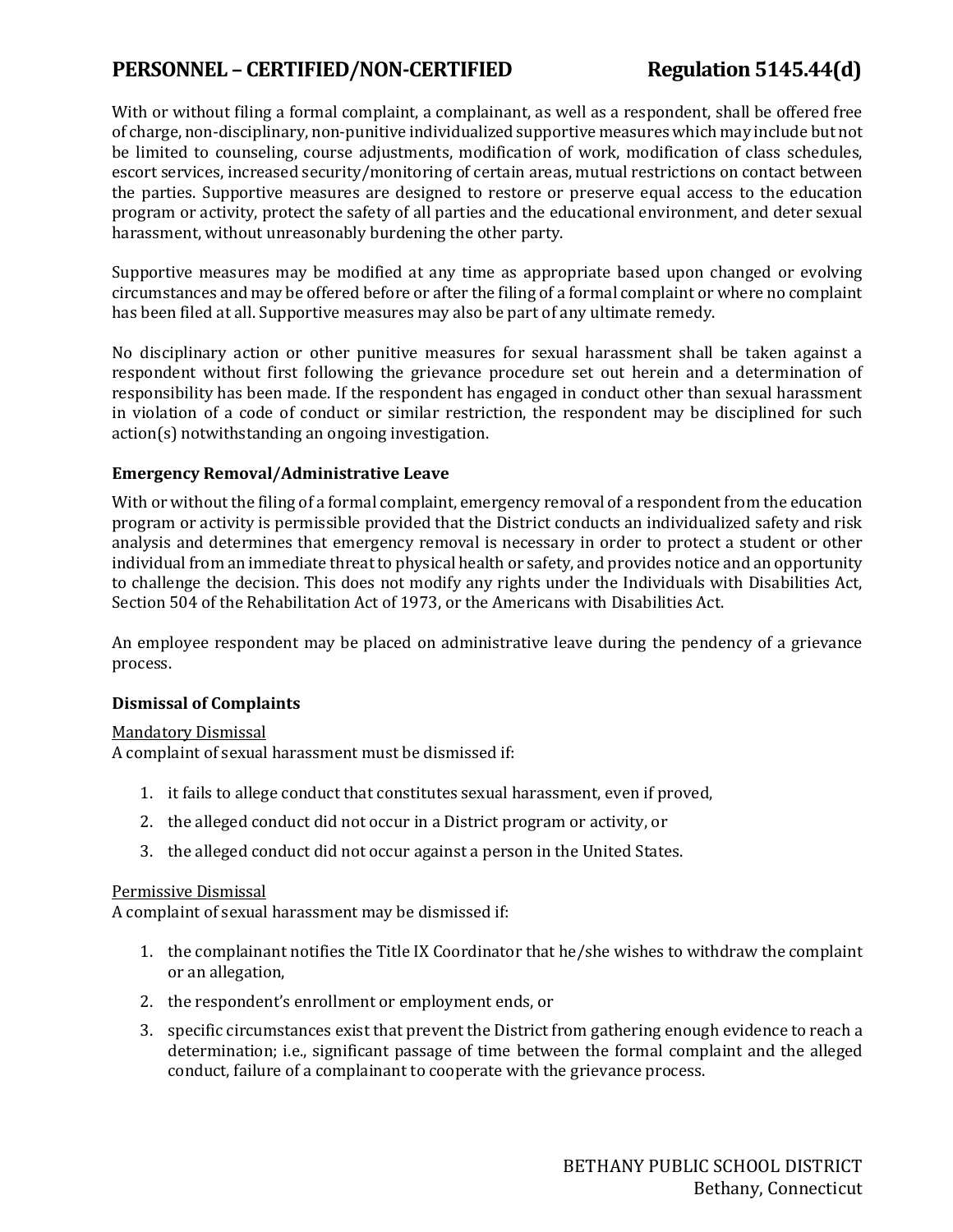# **PERSONNEL – CERTIFIED/NON-CERTIFIED Regulation 5145.44(e)**

The complainant and the respondent will promptly and simultaneously be provided written notice of the dismissal of a complaint or allegation including the reasons for the mandatory or discretionary dismissal and an explanation of appeal rights.

## **Grievance Procedures (to be used for formal complaints only)**

Grievance procedures consistent with the regulations under Title IX as promulgated by the U.S. Department of Education, as it may be amended from time to time, and the principles of due process, the Board adopts the following Grievance Procedures responsive to formal complaints.

### **1. Notice**

Written notice of the complaint shall be provided to the respondent prior to an initial interview with the respondent.

Written notice provided to the respondent shall include:

- notice of the Grievance Procedure, including any informal resolution process,
- notice of the allegations in sufficient detail to allow the respondent to prepare a response, a statement that the respondent is presumed innocent and responsibility will be determined at the conclusion of the Grievance Procedure,
- notice of the right to have an advisor to inspect/review evidence, and
- notice of any provision in applicable codes of conduct that prohibit knowingly making false statements or providing false information in the grievance process.

Likewise, the complainant shall be provided written notice of a formal complaint.

Additional written notice shall be provided to the parties in the event of additional or revised allegations of sexual harassment.

## **2. Investigation**

The District will promptly investigate all formal complaints of sexual harassment in accordance with these grievance procedures. The Investigator, Director of Special Services, Curriculum, and Instruction, will investigate formal complaints and such personnel shall be trained in accordance with this regulation. The person designated as the Investigator may not be the same person as the Decision Maker.

The respondent shall be entitled to a presumption of innocence until the investigation is complete. Both parties are to be treated fairly throughout the investigation and shall be entitled to an unbiased investigator who has not prejudged the matter being investigated.

The burden of proof shall be by a preponderance of evidence. Both parties shall be provided with an equal opportunity to present facts and witnesses and other inculpatory or exculpatory evidence.

Each party shall have the opportunity to select an advisor of the parties' choice.

The school shall send written notice to both the complainant and respondent of any investigative interviews, meetings, or hearing.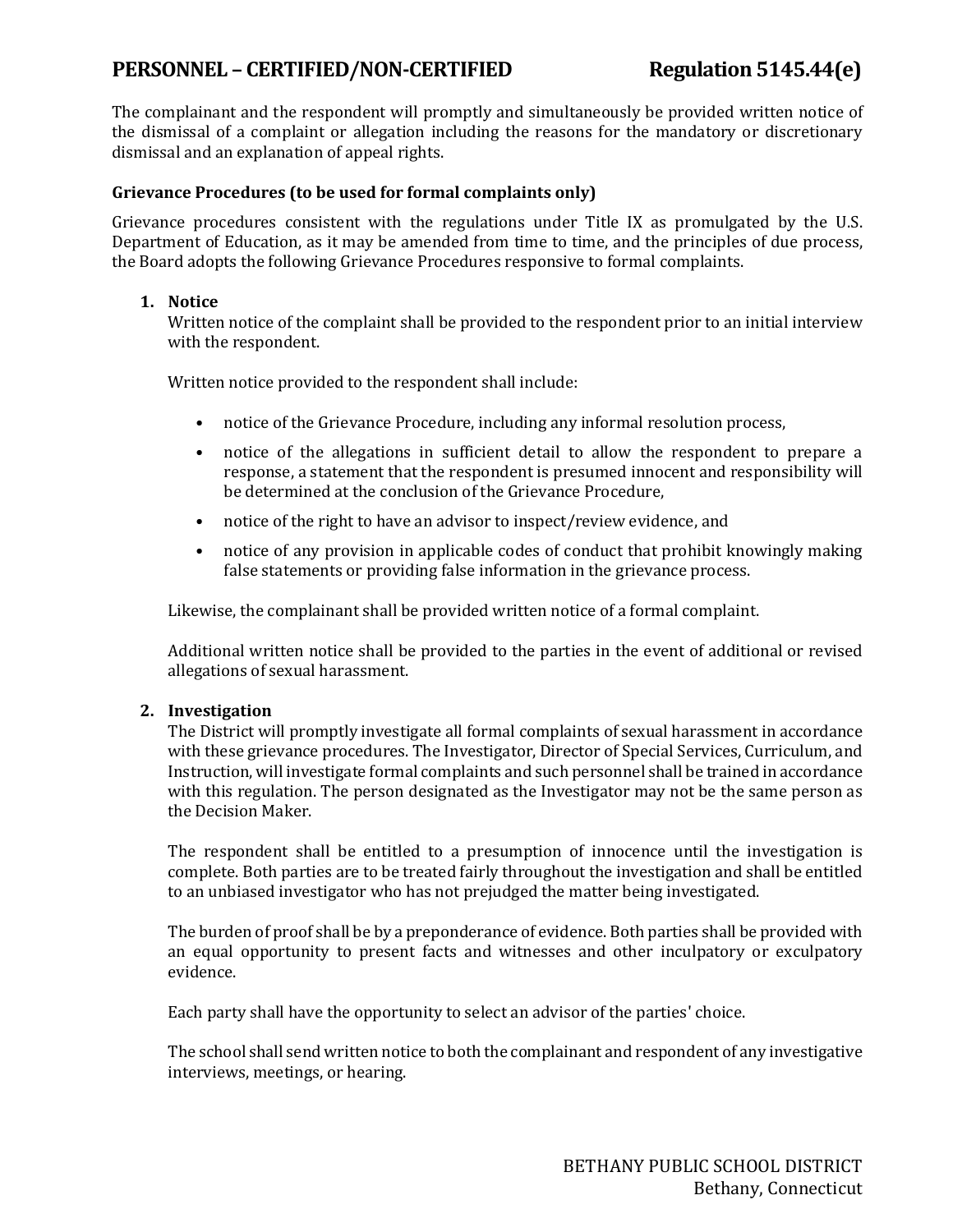# **PERSONNEL – CERTIFIED/NON-CERTIFIED Regulation 5145.44(f)**

The complaint and respondent and their advisor, if applicable, shall be provided evidence directly related to the allegations (electronic or hard copy) with at least ten (10) days to inspect, review, and respond to the evidence. Such evidence shall not be further disseminated by the parties. The parties and advocates shall not further disseminate such evidence and may be required to execute a non-disclosure agreement.

The complainant and respondent shall not be prohibited from discussing the allegations or gather evidence; i.e., no gag orders. All parties' First Amendment rights shall be honored.

Confidential information such as medical or psychological reports cannot be used as part of the investigation without written voluntary consent of the party.

Evidence of the complainant's prior sexual activity is not relevant and may not be introduced except to prove that someone other than the respondent committed the alleged misconduct or is offered to prove consent.

Supportive measures shall be offered to the complainant or respondent pending a final resolution after consultation with them.

### **3. Investigative Report**

At the conclusion of the investigation, the investigator conducting the investigation shall prepare a report summarizing the evidence, shall provide a copy to the complainant and respondent, and give the parties ten (10) days to respond. Each party shall be provided an opportunity to submit written, relevant questions that a party wants to be asked of the other party, or a witness, and provide each party with the answers to each such question.

**4. Decision Maker (may not be the same person as the Title IX Coordinator or the Investigator)**

The Decision Maker, School Principal, must review the evidence applying the preponderance of the evidence standard and issue a written determination regarding responsibility with findings of fact, conclusions as to whether the conduct alleged occurred, the rationale for the result as to each allegation, and any discipline imposed on the respondent, and any other remedies to be provided to the complainant to restore or preserve equal access to the District's education program or activity.

The written determination will be sent simultaneously to the parties along with an explanation of how to file an appeal.

#### **Remedies**

Remedies will be provided to a complainant when a respondent is found responsible. Remedies shall be designed to maintain the complainant's equal access to education.

The range of remedies in the case a violation is found can range from counseling to serious discipline, up to and including expulsion/termination.

The range of remedies depends on the circumstances but may include previously provided supportive measures, grade changes, the opportunity to retake a test or resubmit an assignment, reassignment of class, school-based counseling, and reinstatement to a team or activity as well as other appropriate measures.

The Title IX Coordinator shall oversee the effectiveness of the remedies toward ensuring that continued discrimination or harassment occurs.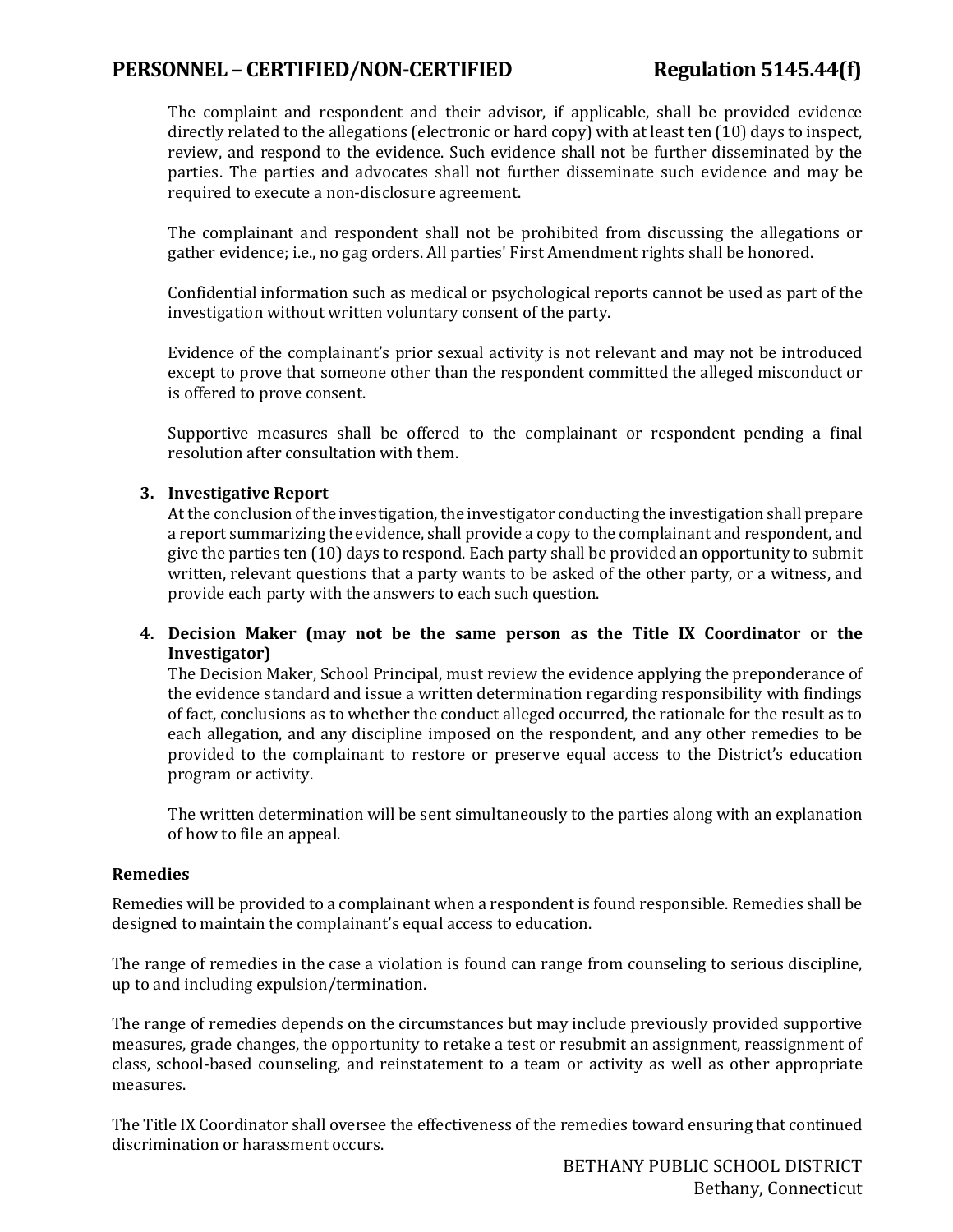# **PERSONNEL – CERTIFIED/NON-CERTIFIED Regulation 5145.44(g)**

## **Appeal**

An appeal of the determination may be filed by either party with the Superintendent for one of the following reasons:

- 1. procedural irregularities,
- 2. newly discovered evidence that could affect the outcome,
- 3. the Title IX personnel (Coordinator, Investigator, Decision Maker) had a conflict of interest or vias that altered the outcome, or
- 4. additional reasons identified by the District and offered equally to both parties.

### **Retaliation**

Retaliation against any party, witness, or other participants to an investigation is prohibited. Any claim of such may be filed in accordance with the Grievance Procedure. Discipline for filing or making a false statement shall not constitute retaliation absent evidence of such motivation.

### **Informal Resolution**

At any point in the formal complaint process, the Title IX Coordinator, in their discretion, may offer to facilitate an informal resolution option such as mediation or restorative justice. The staff member appointed to conduct the informal resolution shall be unbiased and receive appropriate training.

Both parties must give voluntary, informed written consent.

Either party has a right to withdraw consent at any time, in which case the formal investigation shall proceed.

The informal resolution process shall not be available if the complainant/victim is a student and the respondent is an employee.

Informal resolution may encompass a broad range of conflict resolution strategies, including, but not limited to arbitration, mediation, or restorative justice.

## **Confidentiality**

The identities of the complainants, respondents, and witnesses, except as provided herein or as required by law, including the Family Educational Rights and Privacy Act, shall not be disclosed.

## **Record Keeping**

The District must keep records related to reports of alleged sex discrimination or sexual harassment for a minimum of seven (7) years, including investigation records, disciplinary sanctions, remedies, appeals, and records of any action taken, including supportive measures. Additionally, Districts must also keep for a minimum of seven (7) years any materials used to train the Title IX Coordinator, Investigator, Decision Maker, and any employee designed to facilitate an informal process.

## **Alternate Complaint Procedures**

In addition or as an alternative to the filing of a sex discrimination or sexual harassment complaint through the District's grievance procedure, a person may choose to file a complaint with the Office for Civil Rights of the United States Department of Education, any other state or federal agency designated to receive such complaints and/or to report an incident of sexual harassment to law enforcement.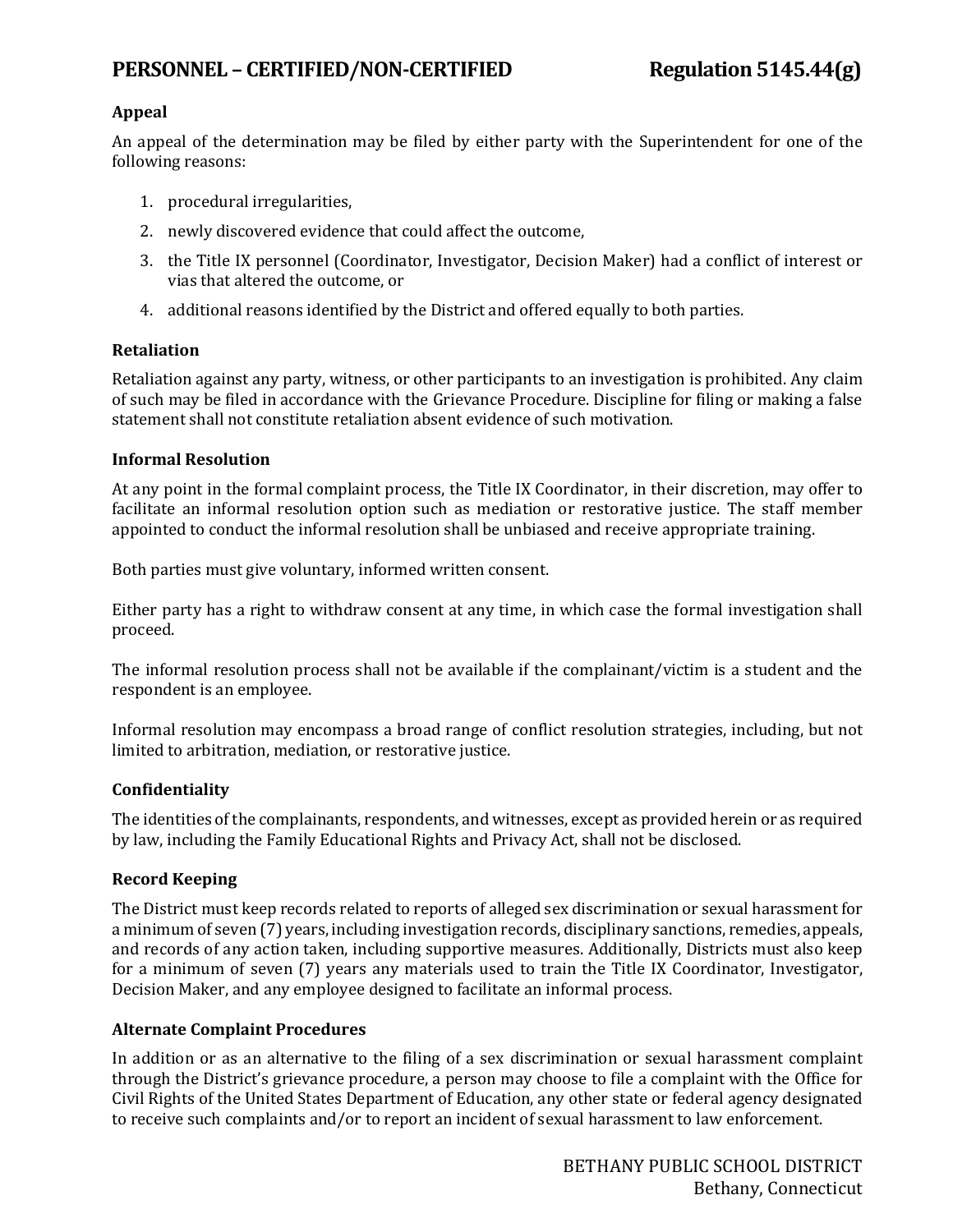# **PERSONNEL – CERTIFIED/NON-CERTIFIED Regulation 5145.44(h)**

## **Statement of Protected Rights**

Application of the Title IX policy and this regulation which includes the grievance process shall not be interpreted to restrict the rights protected under the U.S. Constitution, including the right to free speech, to be free from self-incrimination, and to due process of the law.

## **Mandated Reporters**

Nothing in the Board's sexual harassment policy or this regulation shall interfere with or alter a mandated reporter's responsibility to report child abuse or neglect or sexual assault to the Department of Children and Families or the police as may be required by law.

### **Training**

Training shall be provided to the Title IX personnel, including, but not limited to, Title IX Coordinator, Investigator, Decision Maker and any employee designed to facilitate an informal process in accordance with the regulation under Title IX as promulgated by the U.S. Department of Education, as it may be amended from time to time.

Training shall include, but not be limited to, explanation or instruction regarding:

- the definition of sexual harassment,
- grievance procedures,
- how to conduct an investigation,
- how to prepare an investigative report,
- training on any technology that might be needed to carry out responsibility for investigation or decision making (e.g., recording device for live hearing), and
- issues of relevance including how to apply rape shield protections for complainants and application of legally recognized privilege.

Additional training may be provided to all school employees as deemed advisable.

A record shall be kept reflecting the names of all employees who receive training along with the date and nature of the training.

Materials used to train personnel shall be posted to the District's website and maintained as required under the regulations under Title IX as promulgated by the U.S. Department of Education, as it may be amended from time to time.

| Legal References: | United States Constitution, Article XIV                              |
|-------------------|----------------------------------------------------------------------|
|                   | Civil Rights Act of 1964, Title VII, 42 U.S.C. S2000-e2(a).          |
|                   | Equal Employment Opportunity Commission Policy Guidance (N-915.035). |
|                   | Title IX of the Education Amendments of 1972, 20 USCS §1681, et seq. |
|                   | Title IX of the Education Amendments of 1972, 34 CFR §106, et seq.   |
|                   | Title IX Final Rule, 34 CFR § 106.45, et seq., May 6, 2020           |
|                   | 34 CFR § 106.8(b), OCR Guidelines for Title IX.                      |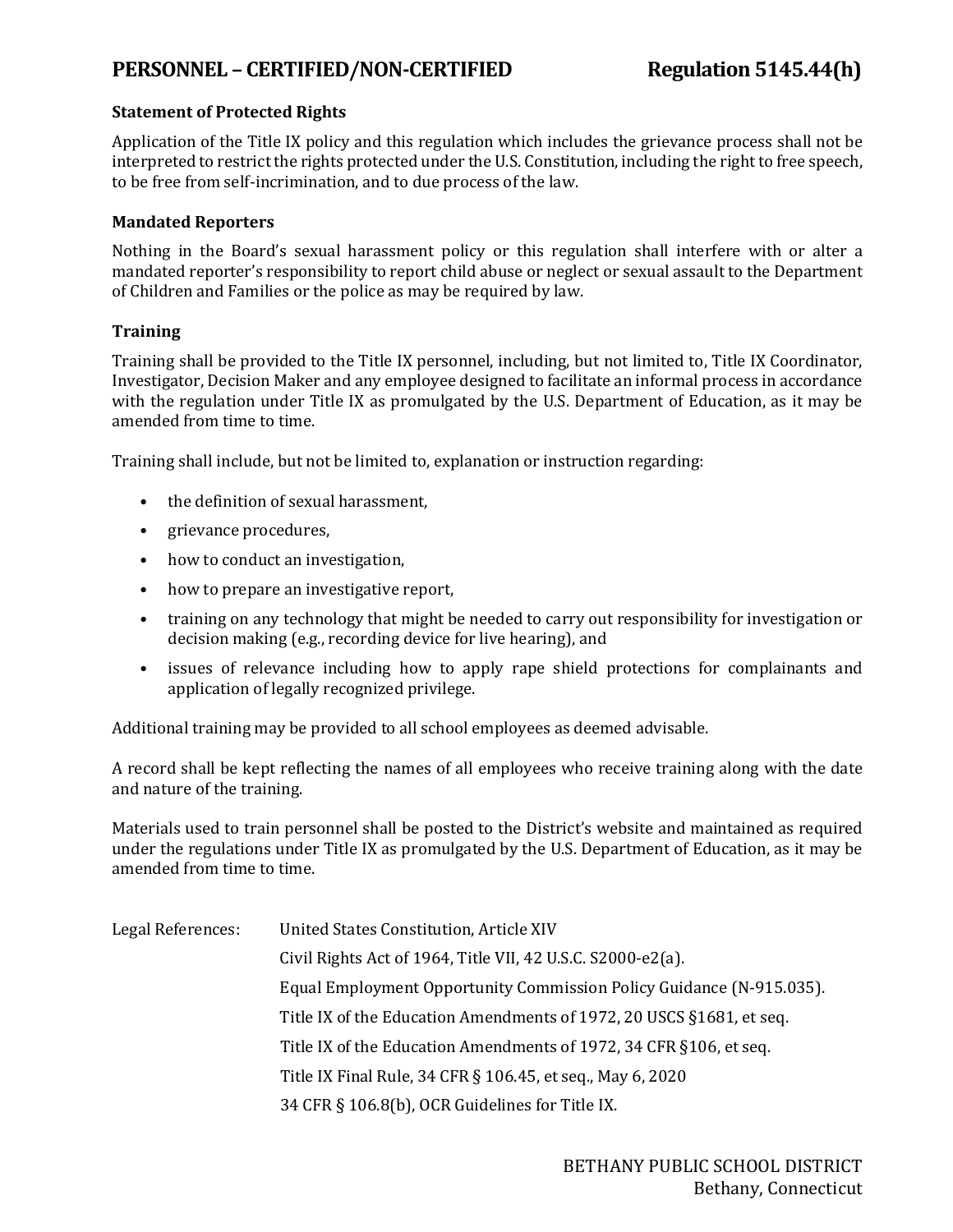# **PERSONNEL – CERTIFIED/NON-CERTIFIED Regulation 5145.44(i)**

Legal References: Federal Register, Volume 62, #49, 29 CFR § 1606.8 (a) 62, Federal Register, 12033, and 66 Federal Register 5512

The Clery Act, 20 U.S.C. § 1092(f)

The Violence Against Women Act, 34 U.S.C. § 12291(a)

*Mentor Savings Bank, FSB v. Vinson,* 477 US.57 (1986)

*Faragher v. City of Boca Raton*, No. 97-282 (U.S. Supreme Court, June 26, 1998)

*Burlington Industries, Inc. v. Ellerth*, No. 97-569, (U.S. Supreme Court, June 26, 1998)

*Gebser v. Lago Vista Indiana School District*, No. 99-1866, (U.S. Supreme Court, June 26, 1998)

*Davis v. Monro County Board of Education*, No. 97-843, (U.S. Supreme Court, May 24, 1999.)

Connecticut General Statutes § 46a-60

Connecticut Agencies Regulations § 46a-54-200 through §46a-54-207

Constitution of the State of Connecticut, Article I, § 20.

Public Act 19-16

Regulation approved: August 12, 2020<br>Regulation revised: October 1, 2021 Regulation revised:

Source: CABE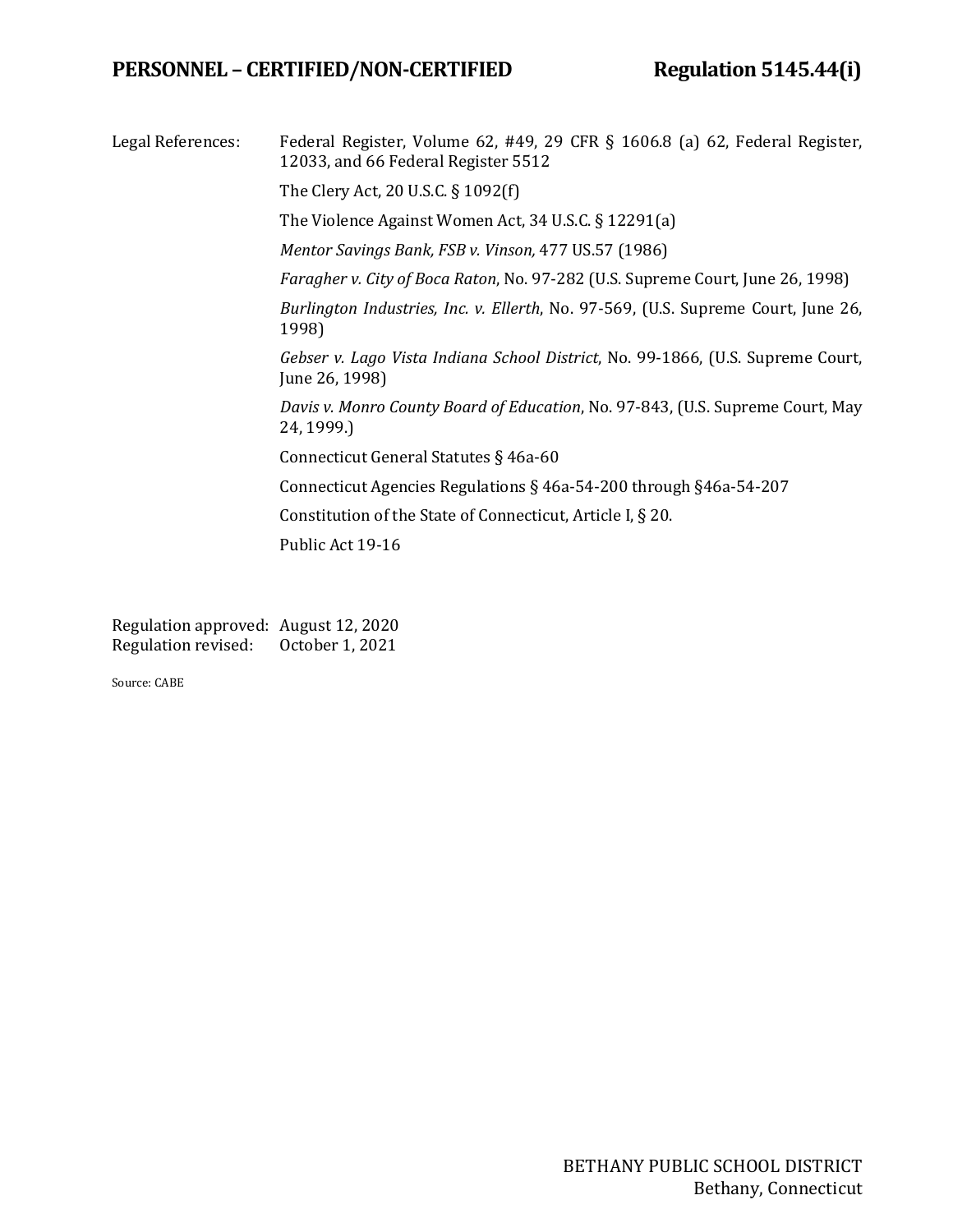# **MODEL NOTICE TO BE PROVIDED TO A COMPLAINANT/ALLEGED VICTIM OF SEXUAL HARASSMENT UPON THE FILING/SIGNING OF A FORMAL COMPLAINT**

[Date]

Dear [Student or Employee],

Please be advised that a formal sexual harassment complaint has been filed identifying you as a victim of sexual harassment in a District education program or activity. Specifically, it is alleged that **[insert description to provide sufficient detail. Where known, include the name of parties, the conduct alleged to be sexual harassment, the date, and location of the conduct]**.

In accordance with Title IX, Board Policy, and Administrative Regulation, sexual harassment is prohibited in the education programs and activities of the Bethany Public School District. The Bethany Public School District follows its established grievance procedures for the investigation of and response to complaints of sex discrimination/sexual harassment.

Attached for your review is a copy of Board Policy 5145.44 and its administrative regulation containing the District's Grievance Procedures.

As someone alleged to be the victim of sexual harassment, you are referred to as a "complainant" and the person alleged to have perpetrated the conduct that could constitute sexual harassment is referred to as a "respondent."

The grievance procedures contain information about how the complaint will be investigated and explain the rights of both the complainant and respondent. One right is the right to designate an advisor of your choosing to review and inspect evidence on your behalf prior to a final determination. An advisor may be but is not limited to, a parent or guardian, a relative, an advocate, or a lawyer, but need not be a lawyer. Whether or not the respondent has engaged in sexual harassment will be determined at the conclusion of the District grievance process. A respondent is presumed innocent (not responsible for the conduct) until proven otherwise. If sexual harassment is determined to have occurred, remedies will be provided. Retaliation for filing a complaint or participation in the grievance process is prohibited.

The respondent(s) has/have also been provided with written notification of the complaint. If you are subjected to new or continued sexual harassment, are physically threatened by the respondent, or retaliated against by anyone of your involvement in this complaint, contact the Title IX Coordinator so appropriate responsive action may be taken.

Be advised that anyone who knowingly makes false statements or provides false information in the grievance process may be subject to disciplinary action in accordance with Board Policies and Administrative Regulations.

Your cooperation is appreciated while this matter is investigated.

Sincerely,

Title IX Coordinator

Enclosures [Policy and Regulation] cc: Investigator Regulation 5145.44 – Notice A– Approved August 12, 2020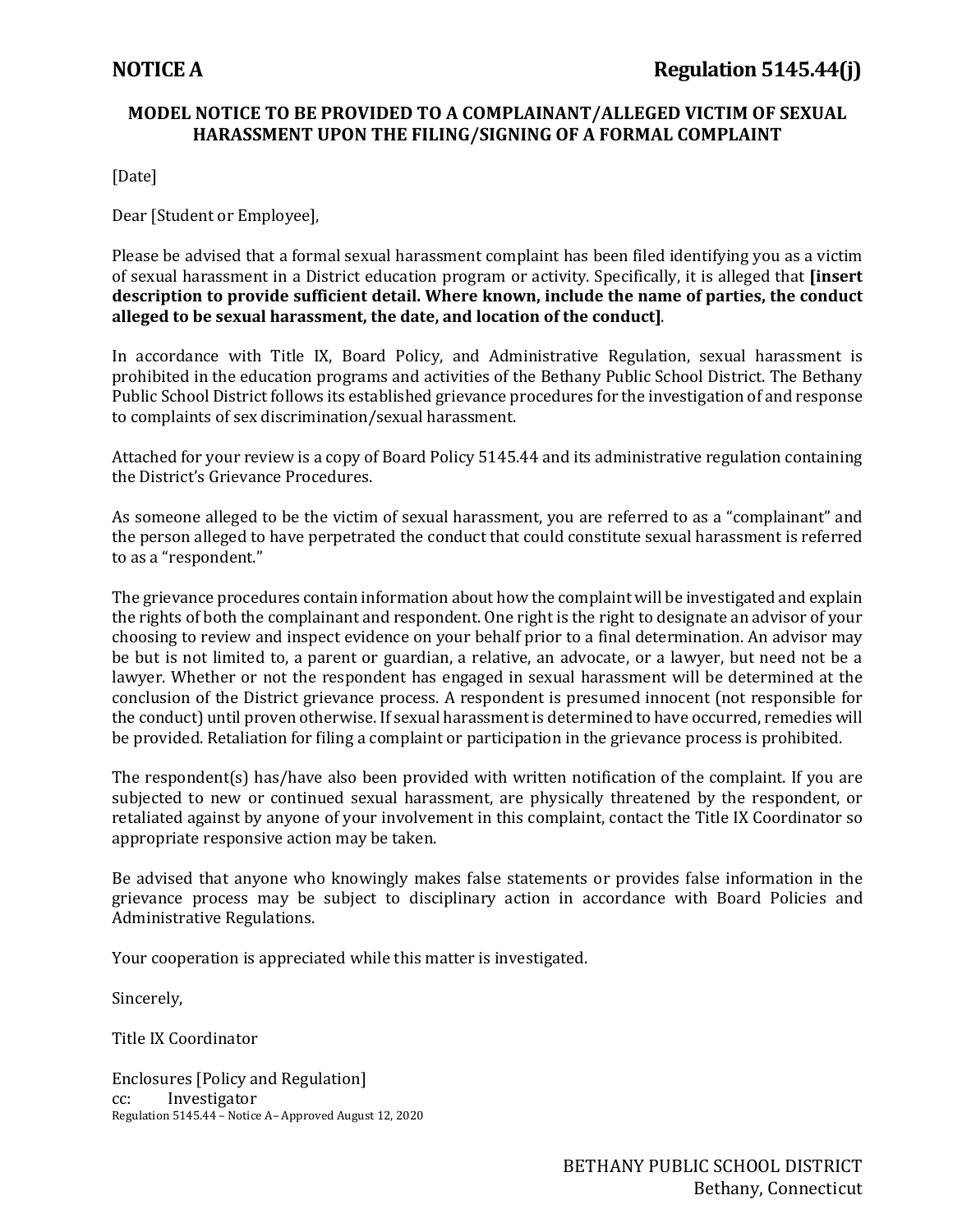# **MODEL NOTICE TO BE PROVIDED TO A RESPONDENT/INDIVIDUAL ALLEGED TO HAVE COMMITTED SEXUAL HARASSMENT UPON THE FILING/SIGNING OF A FORMAL COMPLAINT**

[Date]

Dear [Student or Employee],

Please be advised that a formal sexual harassment complaint has been filed naming you as a perpetrator of sexual harassment in a District education program or activity. Specifically, it is alleged that **[insert description to provide sufficient detail. Where known, include the name of parties, the conduct alleged to be sexual harassment, the date, and location of the conduct]**.

In accordance with Title IX, Board Policy, and Administrative Regulation, sexual harassment is prohibited in the education programs and activities of the Bethany Public School District. The Bethany Public School District responds promptly and thoroughly to all formal complaints of sexual harassment following its established grievance procedures for the investigation of and response to complaints of sex discrimination/sexual harassment.

The persona alleged to be the victim of sexual harassment is referred to as a "complainant." As someone accused of sexual harassment, you are referred to as a "respondent." A respondent is presumed innocent (not responsible for the conduct). Whether you have engaged in sexual harassment will be determined at the conclusion of the grievance process.

Attached for your review is a copy of Board Policy 5145.44 and its administrative regulation containing the District's Grievance Procedures.

The grievance procedures contain information about how the complaint will be investigated and explain your rights and that of the complainant including the right to designate an advisor of your choosing to review and inspect evidence on your behalf prior to a final determination. An advisor may be but is not limited to, a parent or guardian, a relative, an advocate, or a lawyer, but need not be a lawyer.

You have been provided with this notice and attached information so you may respond thoughtfully when interviewed. A school official designated as the District's official investigator in this matter will contact you to schedule an initial interview. The purpose of the initial interview is to explain the grievance process, discuss the allegations, and provide you with an opportunity to ask questions, share information, and respond to the allegations. Interviews are part of the investigation process and are essential to the fact-finding process required prior to the issuance of a final determination.

Be advised that anyone who knowingly makes false statements or provides false information in the grievance process may be subject to disciplinary action in accordance with Board Policies and Administrative Regulations.

Your cooperation is appreciated while this matter is investigated.

Sincerely,

Title IX Coordinator

Enclosures [Policy and Regulation] Investigator Regulation 5145.44 – Notice B– Approved August 12, 2020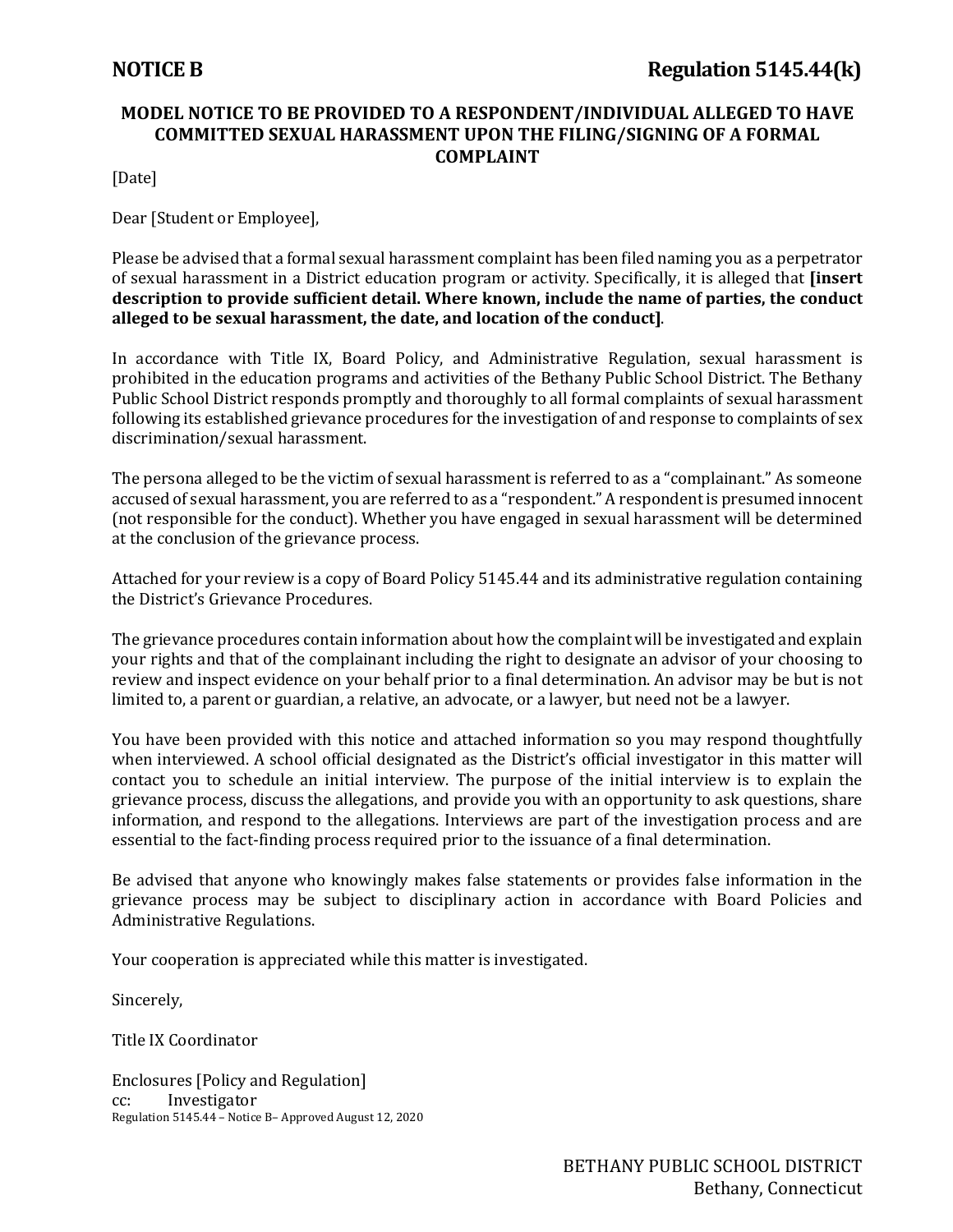# **INFORMAL REPORT OF SEXUAL HARASSMENT**

This form may be used by any individual who wishes to make a report of sexual harassment occurring in the District's education program and activities. Anonymous reports are permitted but may limit the District's ability to respond. A complainant (student or employee believing he/she is a victim of sexual harassment may choose to file an informal report using this form or to file a formal complaint triggering a full investigation by completing District Form B. With or without a formal complaint, supportive measures will be offered to both a complainant and respondent (alleged perpetrator).

Return this form to the District Title IX Coordinator, Susan Carpenter, BOE Executive Assistant/Human Resources Coordinator, Bethany Board of Education, 44 Peck Road, Bethany, CT, 06524, [scarpenter@bethany-ed.org,](mailto:scarpenter@bethany-ed.org) (203) 393-1170.

### **REPORTER'S INFORMATION**

| Name:                                                                            | <u> 1989 - Andrea Santa Andrea Santa Andrea Santa Andrea Santa Andrea Santa Andrea Santa Andrea Santa Andrea San</u>  |  |  |  |
|----------------------------------------------------------------------------------|-----------------------------------------------------------------------------------------------------------------------|--|--|--|
| Home Address:                                                                    | <u> 1980 - Jan Samuel Barbara, martin a shekara tsara 1980 - An tsara 1980 - An tsara 1980 - An tsara 1980 - An t</u> |  |  |  |
| Home Phone:                                                                      |                                                                                                                       |  |  |  |
| <b>Email Address</b>                                                             |                                                                                                                       |  |  |  |
|                                                                                  |                                                                                                                       |  |  |  |
| <b>INCIDENT INFORMATION</b>                                                      |                                                                                                                       |  |  |  |
|                                                                                  |                                                                                                                       |  |  |  |
|                                                                                  |                                                                                                                       |  |  |  |
|                                                                                  |                                                                                                                       |  |  |  |
|                                                                                  |                                                                                                                       |  |  |  |
| List any witnesses that were present/have knowledge: ___________________________ |                                                                                                                       |  |  |  |
|                                                                                  | ,我们也不会有什么。""我们的人,我们也不会有什么?""我们的人,我们也不会有什么?""我们的人,我们也不会有什么?""我们的人,我们也不会有什么?""我们的人                                      |  |  |  |
|                                                                                  |                                                                                                                       |  |  |  |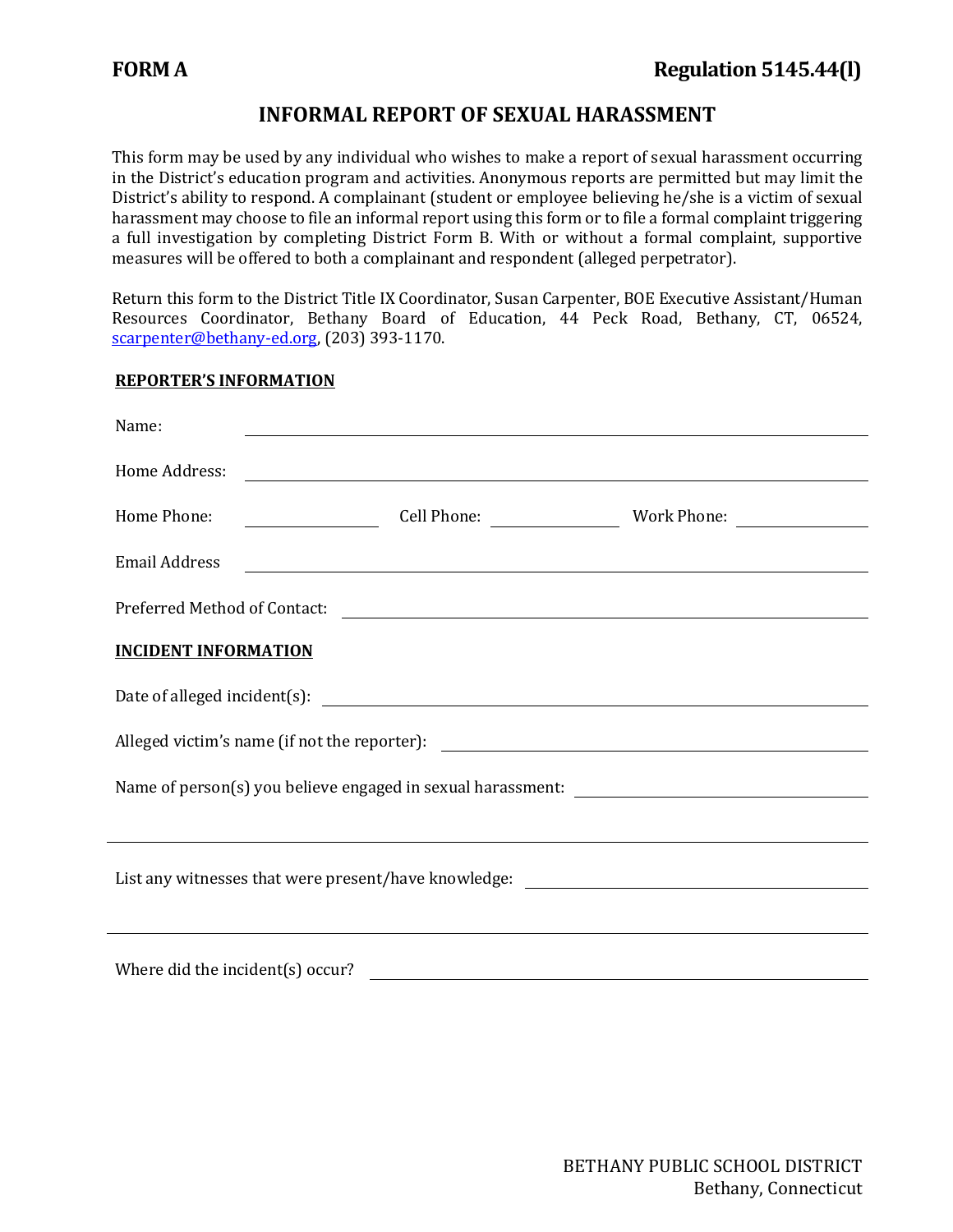Describe the incident(s) as clearly as possible, including such things as what force, if any, was used, any specific verbal statements (i.e., threats, requests, demands, etc.), what, if any, physical contact was involved, what did you do to avoid the situation, etc. Attach additional pages if necessary.

| I hereby certify that the information I have provided in this report is true, correct, and complete to the<br>best of my knowledge and belief. |      |
|------------------------------------------------------------------------------------------------------------------------------------------------|------|
| Reporter's Signature                                                                                                                           | Date |

All reports of sexual harassment will be responded to in accordance with Board Policy 5145.44 and Administrative Regulation 5145.44.

Received By Date

Regulation 5145.44 – Form A– Approved August 12, 2020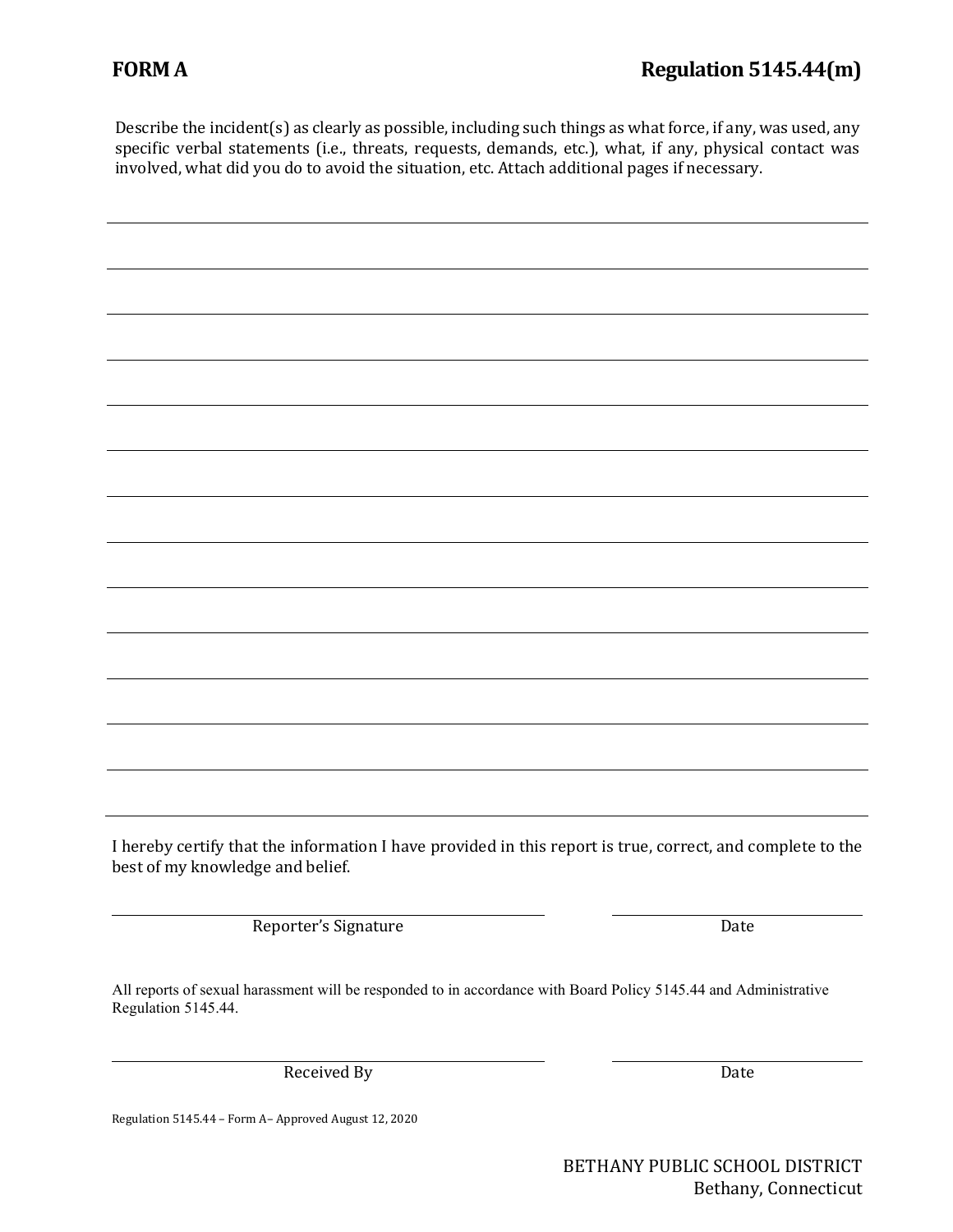# **FORMAL REPORT OF SEXUAL HARASSMENT**

This form may be used by any student or employee of the District who believes they are a victim of sexual harassment occurring in the District's education program and activities and wishes to file a formal complaint. The filing/signing of this form will trigger a full investigation. With or without a formal complaint, supportive measures will be offered to both a complainant (alleged victim) and respondent (alleged perpetrator).

To initiate this complaint, return this form to the District Title IX Coordinator, Susan Carpenter, BOE Executive Assistant/Human Resources Coordinator, Bethany Board of Education, 44 Peck Road, Bethany, CT, 06524, [scarpenter@bethany-ed.org,](mailto:scarpenter@bethany-ed.org) (203) 393-1170.

## **COMPLAINANT'S INFORMATION**

| Name:                                                                                       |                                                                                                                        |  |  |  |
|---------------------------------------------------------------------------------------------|------------------------------------------------------------------------------------------------------------------------|--|--|--|
| Home Address:                                                                               | <u> 1989 - Johann Stoff, deutscher Stoffen und der Stoffen und der Stoffen und der Stoffen und der Stoffen und der</u> |  |  |  |
| Home Phone:                                                                                 |                                                                                                                        |  |  |  |
| <b>Email Address</b>                                                                        | <u> 1989 - Johann Stoff, amerikansk politiker (d. 1989)</u>                                                            |  |  |  |
|                                                                                             |                                                                                                                        |  |  |  |
|                                                                                             |                                                                                                                        |  |  |  |
|                                                                                             |                                                                                                                        |  |  |  |
| <b>INCIDENT INFORMATION</b>                                                                 |                                                                                                                        |  |  |  |
|                                                                                             |                                                                                                                        |  |  |  |
|                                                                                             |                                                                                                                        |  |  |  |
|                                                                                             |                                                                                                                        |  |  |  |
| List any witnesses that were present/have knowledge: ____________________________           |                                                                                                                        |  |  |  |
|                                                                                             |                                                                                                                        |  |  |  |
| Where did the incident(s) occur?<br><u> 1980 - Johann Barnett, fransk politik (d. 1980)</u> |                                                                                                                        |  |  |  |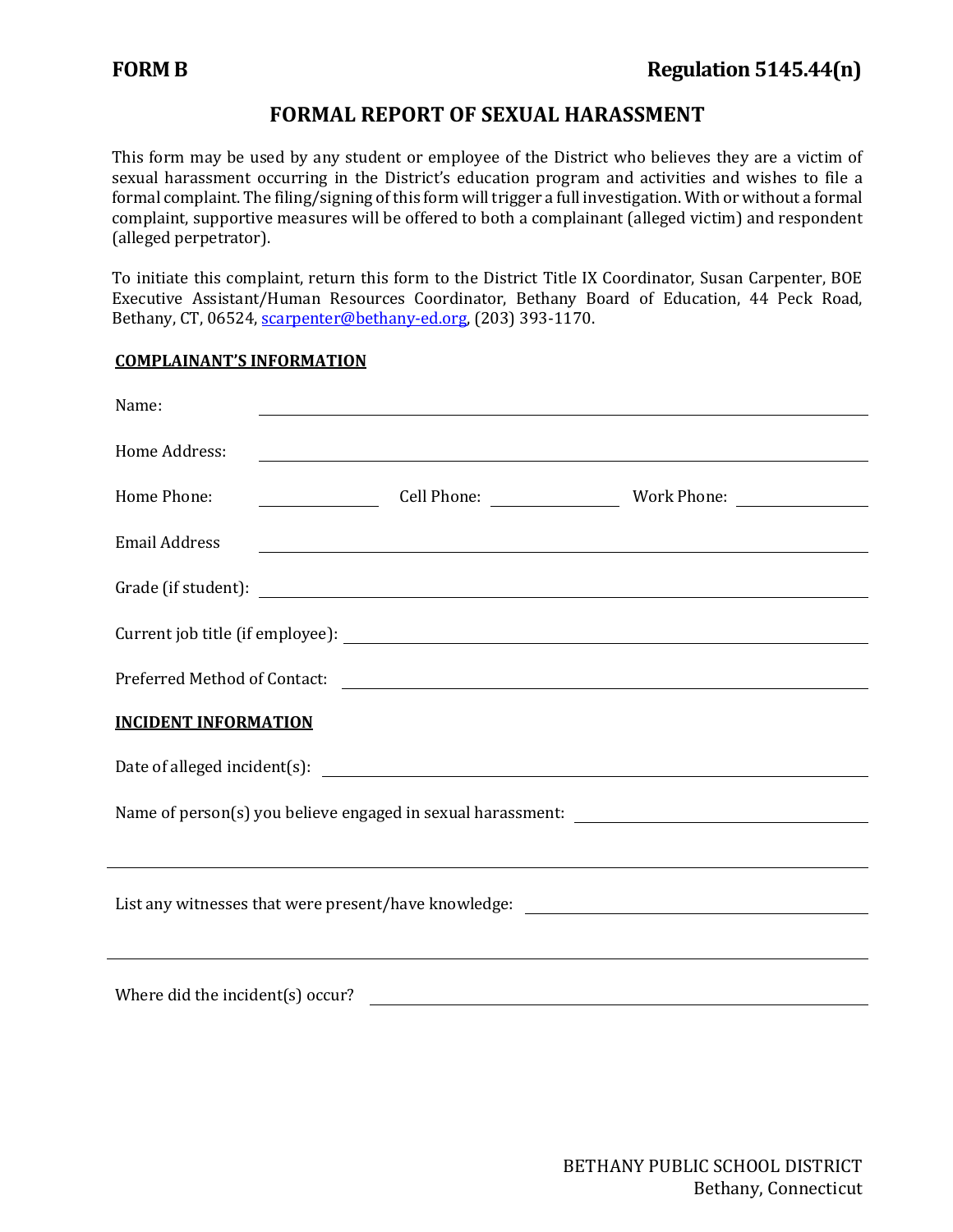Describe the incident(s) as clearly as possible, including such things as what force, if any, was used, any specific verbal statements (i.e., threats, requests, demands, etc.), what, if any, physical contact was involved, what did you do to avoid the situation, etc. Attach additional pages if necessary.

| I hereby certify that the information provided in this complaint is true, correct, and complete to the best<br>of my knowledge and belief. By signing below, I request that a full investigation occurs in accordance<br>with Board Policy 5145.44 and Administrative Regulation 5145.44 containing grievance procedures<br>designed to address formal complaints of sexual harassment. |
|-----------------------------------------------------------------------------------------------------------------------------------------------------------------------------------------------------------------------------------------------------------------------------------------------------------------------------------------------------------------------------------------|

Reporter's Signature Date

Received By Date

Regulation 5145.44 – Form B– Approved August 12, 2020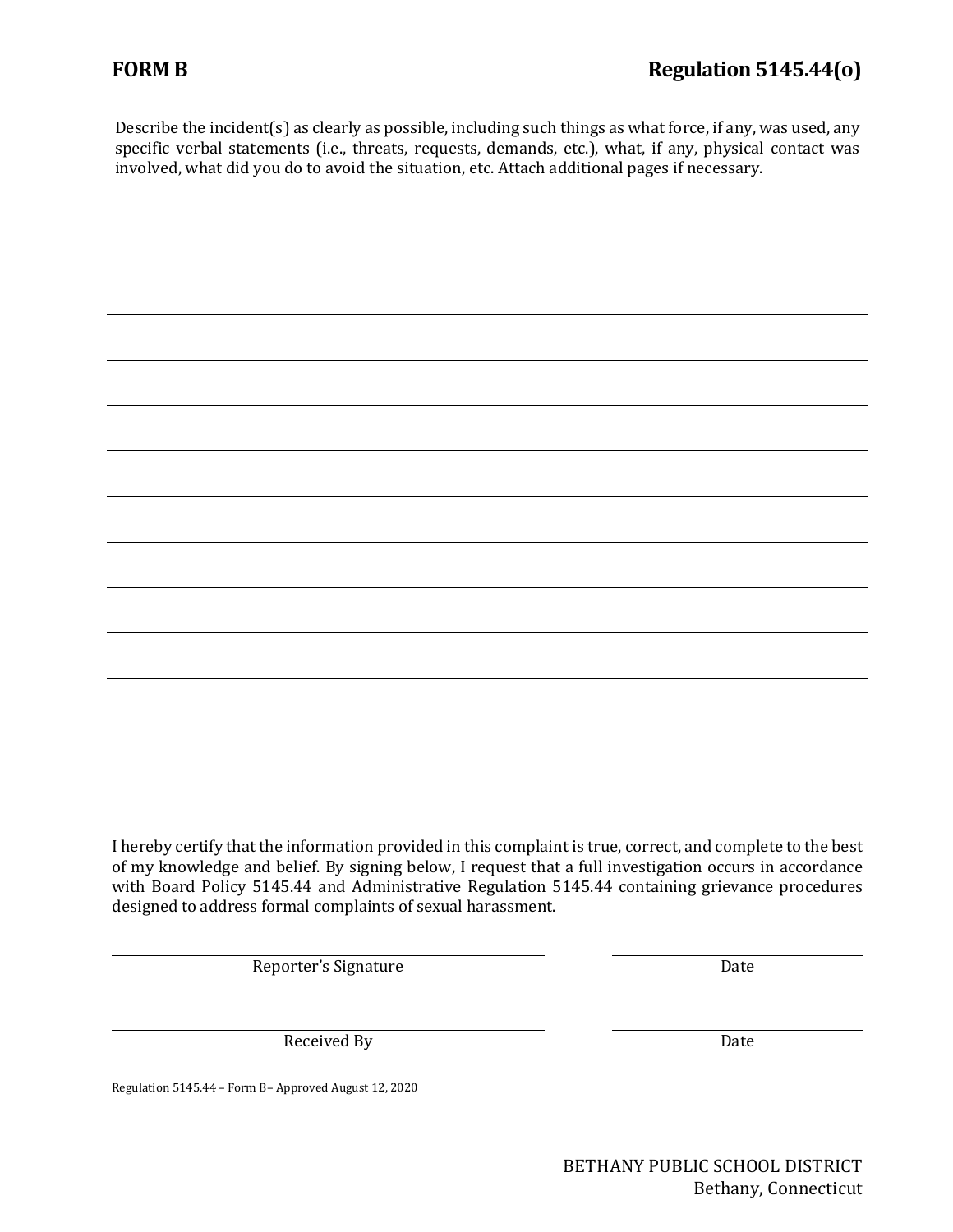# **NON-DISCLOSURE AGREEMENT TITLE IX INVESTIGATION**

I, \_\_\_\_\_\_\_\_\_\_\_\_\_\_\_\_\_\_\_\_\_\_\_\_\_\_\_\_\_\_\_\_\_\_\_\_, am a party (either a complainant or respondent) to a Title IX complaint and investigation. As a party, I may permissibly discuss allegations under investigation, may review evidence, both exculpatory or inculpatory, and will be provided an investigative report issued by the officer assigned to investigate (confidential information).

I understand and agree to use the materials provided for my inspection and review solely for the purpose of the Title IX Grievance Process. I may share them with a designated advisor if I choose to have an advisor. Any further dissemination or disclosure by me or my advisor of these confidential materials along with the content therein is prohibited. I am free to treat information that is solely about me in any manner I so choose including sharing with others.

I may not copy, share, provide or otherwise disclose or disseminate confidential information about the opposing party to any individuals, organizations, groups, or entities either in person, in writing, or by use of electronic technology or social media or in any other manner. At the conclusion of the matter, I will return and/or destroy any and all such confidential information provided to me in connection with the Title IX complaint and investigation.

I acknowledge that in the event that I breach this agreement, in addition to any other available remedies, the District would be entitled to injunctive relief in that there may not be an adequate remedy at law in the event of such a breach.

I agree by signing below not to further disclose or disseminate the confidential information thereof, including any and all copies and reproductions of the same. In so doing, I do not waive my first amendment rights to discuss the allegations or to gather evidence.

Student/Employee Printed Name

Student/Employee Signature data and the Date Date

Received By Printed Name Title

Received By Signature Date

Materials reviewed/inspected or provided: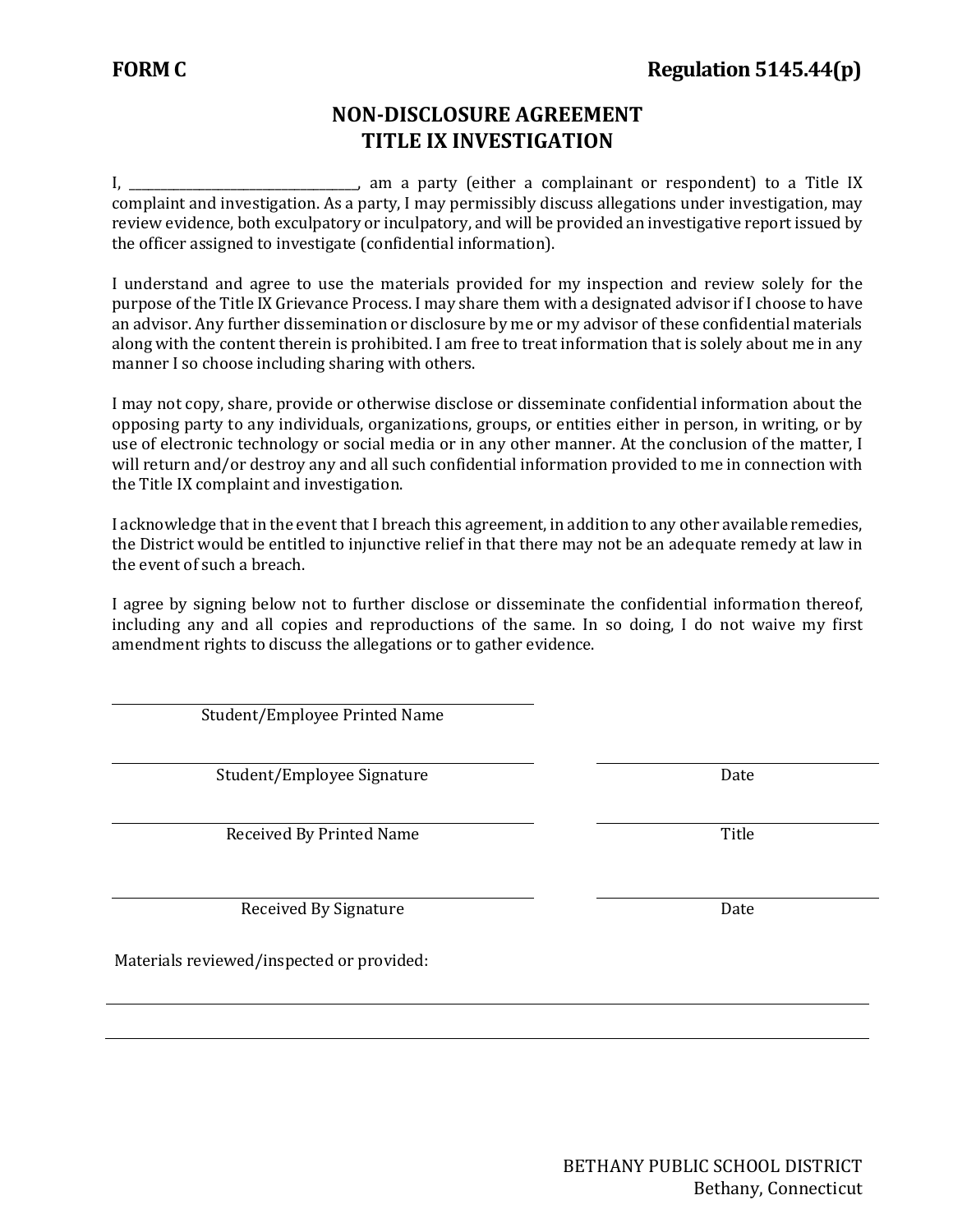The section below is to be completed upon the issuance of a decision of responsibility or at the conclusion of an appeal if any.

I hereby certify that the materials provided have been returned or destroyed.

Signature of Party Date

Materials Received By:

Printed Name Title

Received By Signature Date

Regulation 5145.44 – Form C– Approved August 12, 2020